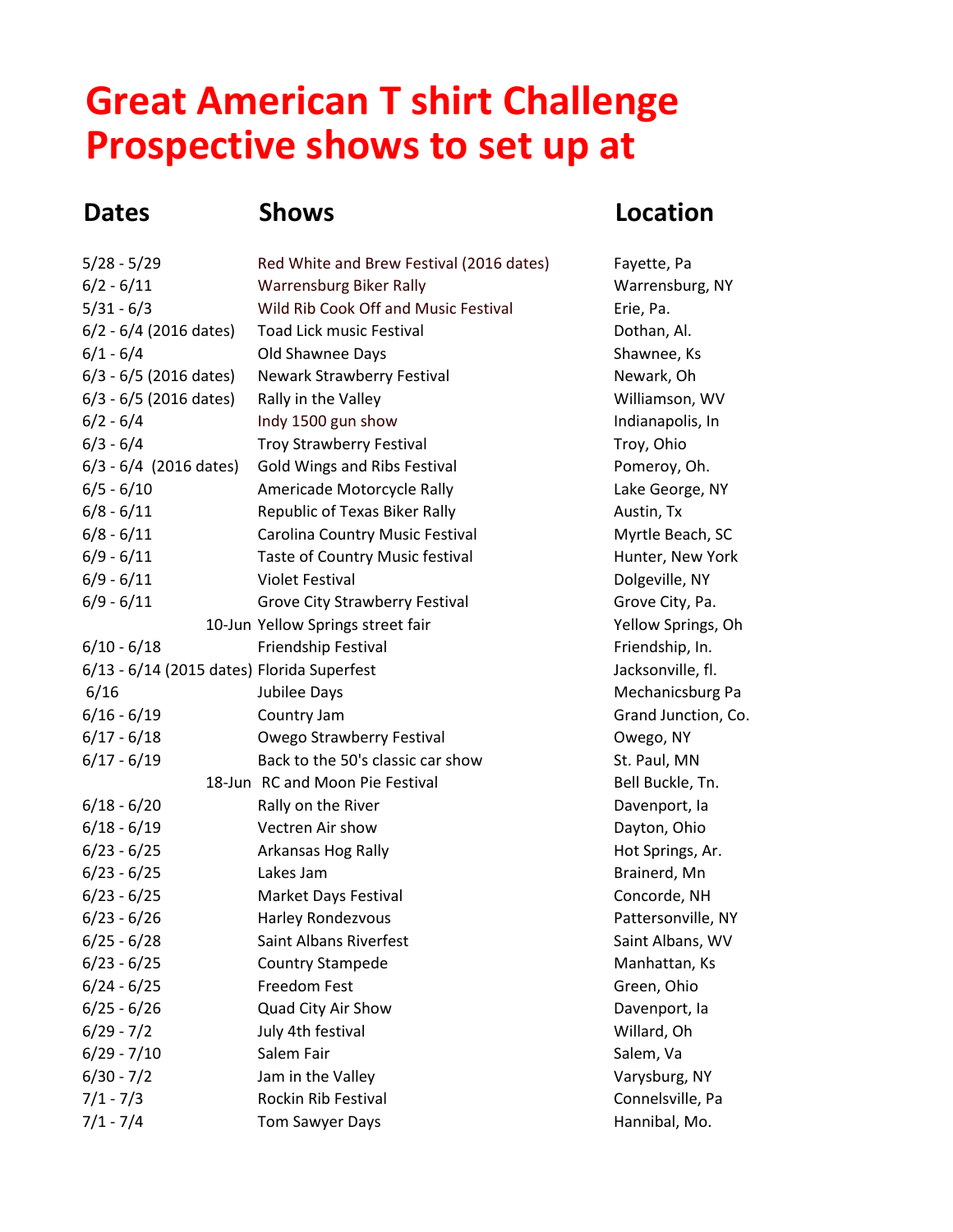| $7/2 - 7/5$       | <b>Balloon Rally</b>                   | Lexington, Va       |
|-------------------|----------------------------------------|---------------------|
| $7/2 - 7/9$       | National Cherry Festival               | Traverse City, Mi   |
| $7/3 - 7/4$       | <b>Carmel Fest</b>                     | Carmel, In.         |
| $7/3 - 7/5$       | Pittsburg three rivers regatta         | Pittsburg, Pa       |
| 7/4               | Americana Festival                     | Centerville, Ohio   |
| 7/4               | fireworks and military appreciation    | Burton, Ohio        |
| 7/4               | <b>Sunshine Summer Fair series</b>     | Fair Haven, NY      |
| 7/4               | <b>Patriot Festival</b>                | Pigeon Forge, Tn    |
| 7/4               | Freedom over Texas                     | Houston, Tx         |
| $7/4 - 7/5$       | Kent Heritage Festival                 | Kent, Oh            |
| $7/5 - 7/9$       | <b>Tioga County Fair</b>               | Owego, NY           |
| $7/7 - 7/9$       | <b>Country Concert Festival</b>        | Laramie, Oh         |
| $7/7 - 7/10$      | Hamill Rodeo                           | Hamill, Mn          |
| $7/8 - 7/17$      | Pittsburg Vintage car race             | Pittsburg, Pa       |
| 7/10 (2015 date)  | <b>Country Lights Music Festival</b>   | Binghamton, NY      |
| 7/11 (2015 dates) | <b>Operation Injured Soldiers Ride</b> | New Hudson, Mi      |
| $7/12 - 7/17$     | Red River Valley Fair                  | North Dakota        |
| $7/12 - 7/16$     | Interstate Fair West Virginia          | Mineral Wells, WV   |
| $7/13 - 7/16$     | Three Rivers festival                  | Fort Wayne, In      |
| $7/13 - 7/17$     | Roar on the Shore                      | Erie, Pa.           |
| $7/14 - 7/16$     | <b>Walcott Truckers Jamboree</b>       | Walcott, la         |
| $7/14 - 7/16$     | Zelionope horse trading days           | Zelionope, PA       |
| $7/14 - 7/17$     | <b>Italian Fest</b>                    | <b>Buffalo</b>      |
| $7/14 - 7/23$     | Ionia Free fair                        | Ionia, Mi           |
| $7/14 - 7/17$     | Jamboree in the Hills                  | Belmont, Ohio       |
| 7/16              | Hamburger fest                         | Hamburg, NY         |
| $7/16 - 7/17$     | Rosendale Street Festival              | Rosendale, NY       |
| $7/19 - 7/26$     | Saratoga County Fair                   | Saratoga, NY        |
| $7/19 - 7/26$     | <b>Erie Canal Festival</b>             | Tonawanda, NY       |
| $7/20 - 7/24$     | Jones County Fair                      | Monticello, Iowa    |
| $7/21 - 7/24$     | <b>Stratham Fair</b>                   | Stratham, NH        |
| $7/21 - 7/24$     | Country Thunder                        | Twin Lakes, Wi      |
| $7/21 - 7/30$     | Delaware State Fair                    |                     |
| $7/22 - 7/24$     | Chincoteague Blueberry Festival        | Chincoteague, Va.   |
| $7/22 - 7/31$     | Frontier days                          | Cheyenne            |
| $7/22 - 7/31$     | <b>Teton County Fair</b>               | Jackson, Wy.        |
| $7/22 - 7/30$     | North Dakota State Fair                | Minot, ND           |
| $7/22 - 7/30$     | <b>Elkhart County Fair</b>             | Goshen, In          |
| $7/23 - 7/30$     | Knox County Fair                       | Mount Vernon, Oh    |
| $7/23 - 7/30$     | Tri County Fair                        | Petersburg, WV      |
| $7/25 - 7/31$     | <b>Olmsted County Free Fair</b>        | Rochester, mn       |
| $7/26 - 7/31$     | <b>Broome County Fair</b>              | Whitney Point, NY   |
| $7/27 - 7/31$     | North Haverhill Fair                   | North Haverhill, NH |
| $7/27 - 7/31$     | WVMountaainfest                        | Morgantown, WV      |
| $7/27 - 8/7$      | Ohio State Fair                        |                     |
| $7/28 - 7/31$     | Harborfest                             | Oswego, NY          |
| $7/29 - 7/31$     | Perogie Festival                       | Whiting, Indiana    |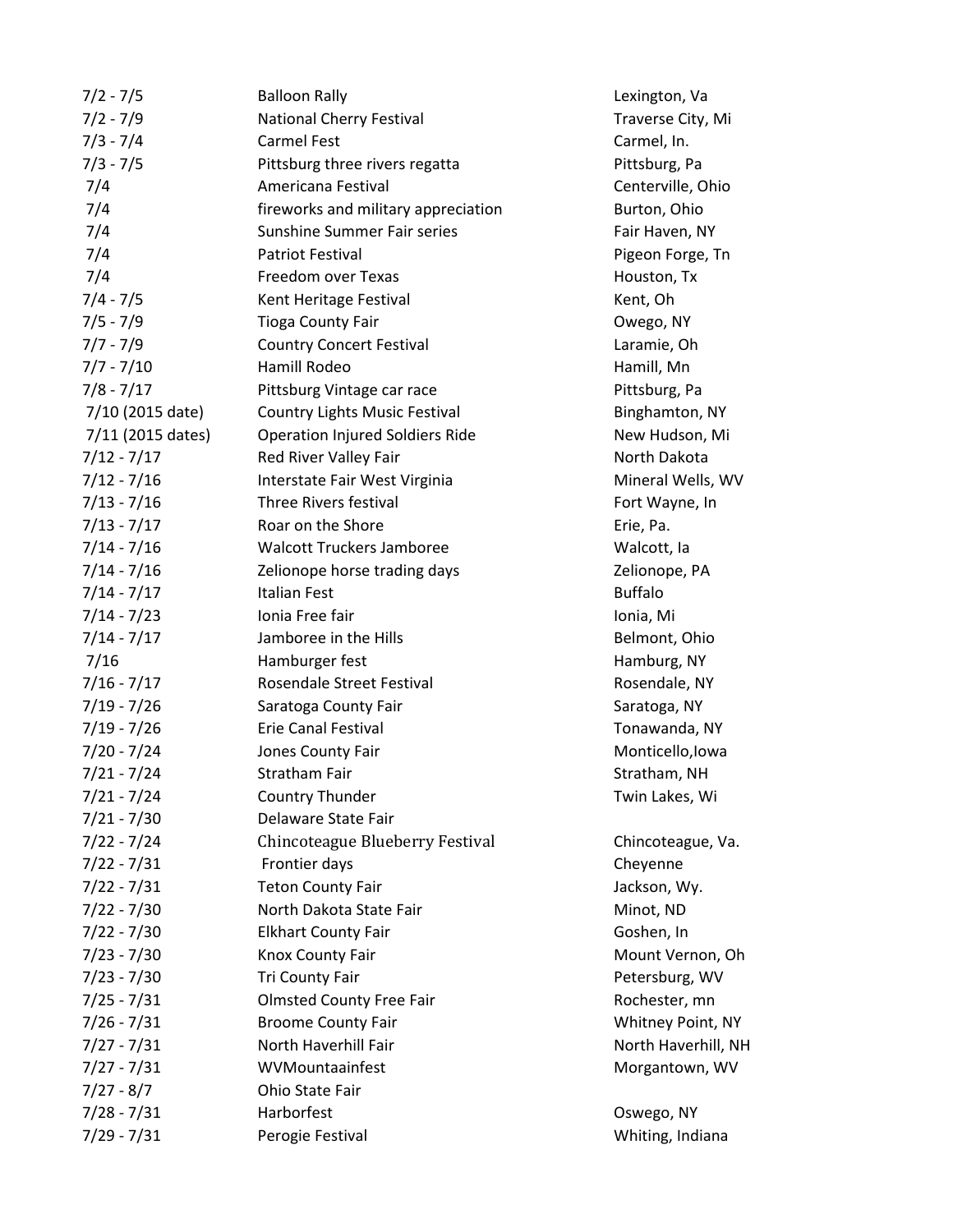| $7/29 - 8/7$  | <b>Coast Guard Festival</b>                | Grand Haven, Mi                |
|---------------|--------------------------------------------|--------------------------------|
| $7/29 - 7/31$ | Hillbilly jam                              | Maggie Valley, NC              |
| $8/1 - 8/6$   | Ingham County Fair                         | Mason, Mi                      |
| $8/2 - 8/7$   | Mississippi Valley Fair                    | Davenport, la                  |
| $8/2 - 8/7$   | <b>Chemung County Fair</b>                 | Horsehead, NY                  |
| $8/4 - 8/7$   | Eden Corn Festival                         | Eden, NY                       |
| $8/5 - 8/13$  | Wayne County Fair                          | Honesdale, Pa.                 |
| $8/8 - 8/13$  | <b>Butler Farm Show</b>                    | Butler, Pa                     |
|               | 8/10 - 8/15 (2015 dates) Mason County Fair | Point Pleasant, WV             |
| $8/11 - 8/21$ | Illinois State Fair                        |                                |
| $8/11 - 8/21$ | Missouri State Fair                        |                                |
| $8/11 - 8/14$ | National Blueberry Festival                | South Haven, Mi                |
| $8/12 - 8/14$ | Havre de Grace Seafood Festival            | Havre de Grace, Md             |
| $8/12 - 8/20$ | Montana State Fair                         | Billings, Montana              |
| $8/12 - 8/21$ | West Virginia State Fair                   |                                |
| $8/16 - 8/20$ | <b>Vermont State Fair</b>                  |                                |
| $8/18 - 8/21$ | I love Erie Festival                       | Erie, Pa.                      |
| $8/18 - 8/28$ | Kentucky State Fair                        |                                |
| $8/19 - 8/27$ | Wilson County Fair                         | Lebanon, Tn                    |
| $8/21 - 8/29$ | <b>Grange County Fair</b>                  | Centre Hall, Pa.               |
| $8/21 - 8/27$ | West End Fair                              | Gilbert, Pa                    |
| $8/23 - 8/28$ | <b>Dutchess County Fair</b>                | Rhinebeck, NY                  |
| $8/26 - 8/28$ | Indy 1500 gun show                         | Indianapolis, In               |
| $8/26 - 8/27$ | Sweet Corn festival                        | Urbana, Ill.                   |
| $8/26 - 8/27$ | Pigs and Peach BBQ festival                | Kennesaw, Ga.                  |
| $8/26 - 9/3$  | Shenandoah County Fair                     | Woodstock, Va                  |
| $8/26 - 9/4$  | Champlain Valley Fair                      | <b>Essex Junction, Vermont</b> |
| $8/26 - 9/5$  | Nebraska State Fair                        |                                |
| $8/26 - 9/5$  | Colorado State Fair                        |                                |
| $8/31 - 9/5$  | Schaghticoke Fair                          | Schaghticoke, NY               |
| $9/1 - 9/5$   | Geuaga County Fair                         | Ohio                           |
| $9/2 - 9/5$   | <b>Hopkinton State Fair</b>                | NΗ                             |
| $9/2 - 9/5$   | Gun show and flea market                   | Hillsville, Va                 |
| $9/2 - 9/5$   | Marshall Blueberry Festival                | Plymouth, In                   |
| $9/2 - 9/5$   | Santa Cali Gon Festival                    | Independence, Mo               |
| 9/4           | Hanover Chili cookoff                      | Hanover, Pa.                   |
| $9/8 - 9/18$  | Utah State Fair                            |                                |
| $9/9 - 9/18$  | Kansas State Fair                          |                                |
| $9/9 - 9/10$  | <b>Indian Summer Festival</b>              | Hertville, NC                  |
| $9/9 - 9/11$  | Value Voters Summit                        | Washington DC                  |
| $9/9 - 9/11$  | Lanesville Heritage Weekend                | Lanesville, Indiana            |
| $9/9 - 9/11$  | Arcola Broom Festival                      | Arcola, Ill                    |
| $9/9 - 9/13$  | Luzerne, Co. Fair                          | Dallas, Pa.                    |
| $9/9 - 9/18$  | Kansas State Fair                          |                                |
| $9/10 - 9/18$ | Clay County fair                           | lowa                           |
| $9/10 - 9/17$ | South East Missouri District fair          | Cape Girardeaux                |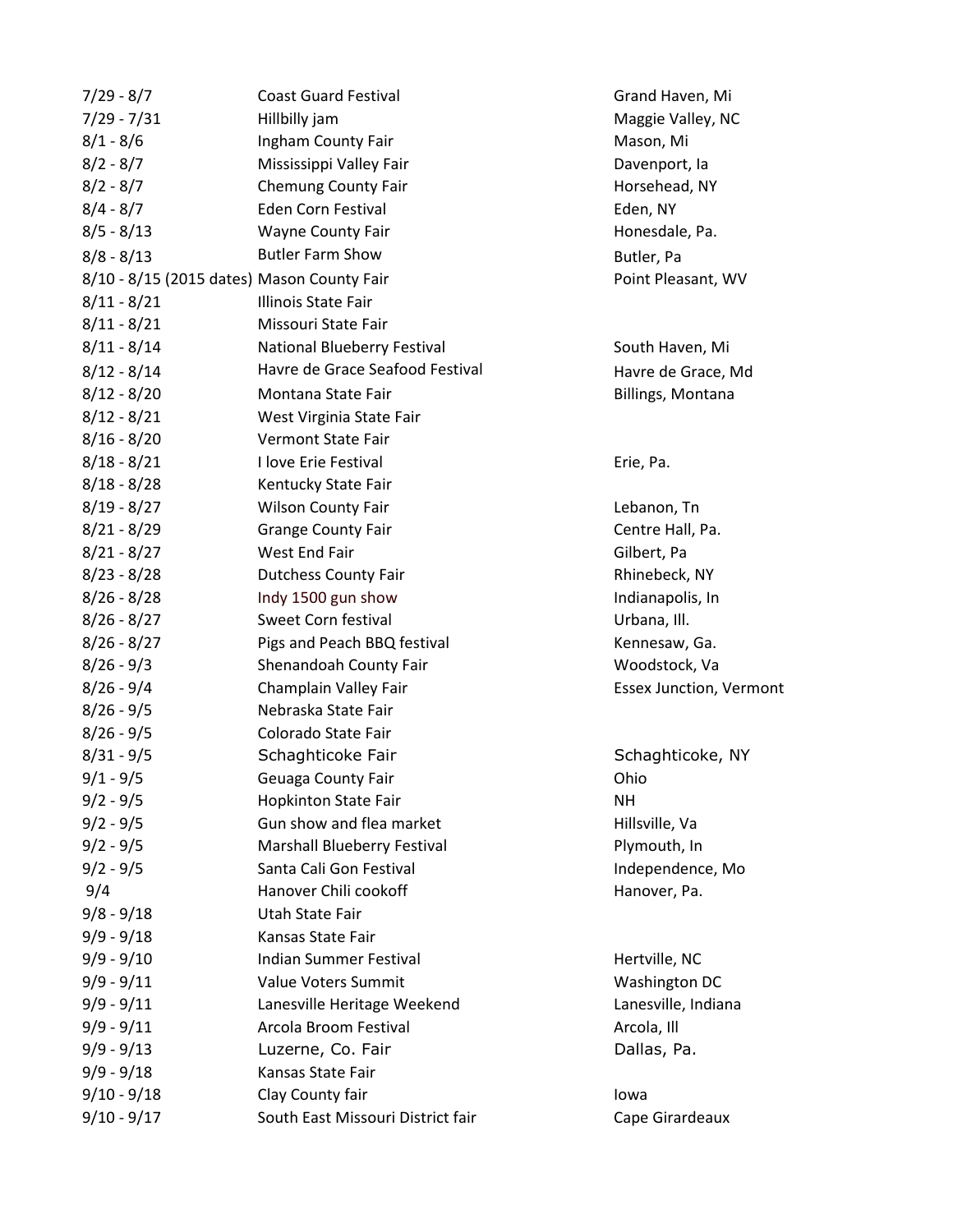| $9/10 - 9/18$                                 | Friendship Festival                                                 | Friendship, In.      |
|-----------------------------------------------|---------------------------------------------------------------------|----------------------|
| $9/10 - 9/18$                                 | Clay County Fair                                                    | Spencer, la          |
| $9/13 - 9/18$                                 | Kentucky Bourbon Festival                                           | Bardstown, Ky.       |
| $9/15 - 9/25$                                 | Oklahoma City State Fair                                            |                      |
| $9/15 - 9/18$                                 | Nappanese Apple Festival                                            | Nappanese, Indiana   |
| $9/16 - 9/18$                                 | Flat Rock Creek Fall Show                                           | Paulding, Oh.        |
| $9/16 - 9/18$                                 | Pennsylvania Bow Hunters Festival                                   | Forksville, Pa.      |
| $9/16 - 9/25$                                 | <b>Rochester Fair</b>                                               | Rochester, NH        |
|                                               | 9/17 - 9/19 (2015 dates) Wheeling Heritage Port Sternwheel Festival | Wheeling WV          |
| $9/17 - 9/18$                                 | Preble County Pork Festival                                         | Eaton, Ohio          |
| 9/19 - 9/20 (2015 dates) Jesse James Festival |                                                                     | Kearney, Mo          |
| 9/19 (2015 date)                              | <b>Cream Cheese Festival</b>                                        | Lowville, NY         |
| $9/20 - 9/24$                                 | <b>Bluffton Free Streetfair</b>                                     | Bluffton, In         |
| $9/22 - 10/2$                                 | North Georgia State Fair                                            | Marietta, Ga.        |
| $9/22 - 9/24$                                 | BBQ on the river                                                    | Paducah, Ky.         |
| $9/22 - 9/25$                                 | Adirondack balloon festival                                         | <b>Glen Falls NY</b> |
| $9/23 - 9/25$                                 | Conmmon ground festival                                             | Union, Maine         |
| $9/23 - 9/25$                                 | <b>Warrens Cranberry Festival</b>                                   | Warren Wi.           |
| $9/23 - 9/24$                                 | <b>Quad Cities Balloon Fest</b>                                     | East Moline, Ill     |
| 9/23 - 9/25 (check dates) New Earth Festival  |                                                                     | Atlanta, In.         |
| $9/23 - 10/2$                                 | Virginia State Fair                                                 |                      |
| $9/24 - 9/25$                                 | Apple and Pork Festival                                             | Clinton, Ill.        |
|                                               | 9/24 - 9/27 (2015 dates) World of Chicken Festival                  | London, Kentucky     |
| $9/24 - 10/1$                                 | Bloomsburg fair                                                     | Bloomsburg, Pa.      |
| $9/24 - 10/2$                                 | <b>Autumn Leaf Festival</b>                                         | Clarion, Pa.         |
| $9/29 - 10/9$                                 | Tulsa State Fair                                                    |                      |
| $9/30 - 10/23$                                | <b>Texas State Fair</b>                                             |                      |
| $9/30 - 10/2$                                 | North Carolina Seafood Festival                                     | Morehead City, NC    |
| $9/30 - 10/2$                                 | Newport Antiques Auto Hill Climb                                    | Newport, Indiana     |
| $10/1 - 10/2$                                 | <b>Hudson Garlic Festival</b>                                       | Hudson, NY           |
| $10/1 - 10/9$                                 | Spoon River Fall Festival                                           | Farmington, Ill      |
| $10/2 - 10/11$                                | Georgia State Fair                                                  | Perry, Ga.           |
|                                               | 10/2 - 10/4 (2015 dates) Brunswick Pecan Festival                   | Brunswick, Mo        |
| 10/3 (2015 date)                              | Versailles Apple Festival                                           | Versailles, Mo       |
| $10/7 - 10/8$                                 | Unicoi County Apple Fesyival                                        | Erwin, Tn.           |
| $10/7 - 10/9$                                 | <b>Oglebay Fest</b>                                                 | Wheeling WV          |
| $10/7 - 10/9$                                 | <b>Canal Days</b>                                                   | Metamura, Indiana    |
| $10/7 - 10/9$                                 | Franklin Applefest                                                  | Franklin, Pa         |
| $10/7 - 10/9$                                 | Corpus Christi Bike Fest                                            | Corpus Christi, Tx   |
| $10/14 - 10/16$                               | Conroe Cajun Catfish Festival                                       | Conroe, TX           |
| $10/14 - 10/16$                               | <b>Big Red Apple Festival</b>                                       | Cornelia, Ga.        |
| $10/14 - 10/17$                               | Court Days                                                          | Mt. Sterling, Ky.    |
| 10/15                                         | New River Gorge Bridge Days                                         | Fayetteville, WV     |
|                                               | 10/17 - 10/18 (2015 date Warsaw Heritage Festival                   | Warsaw Mo            |
| $10/21 - 10/23$                               | Mountain Moonshine Festival                                         | Dawsonville, Ga.     |
| $10/21 - 10/23$                               | <b>Gold Rush Days</b>                                               | Dahlonega, Ga.       |
| 10/22                                         | The BBQ festival                                                    | Lexington NC         |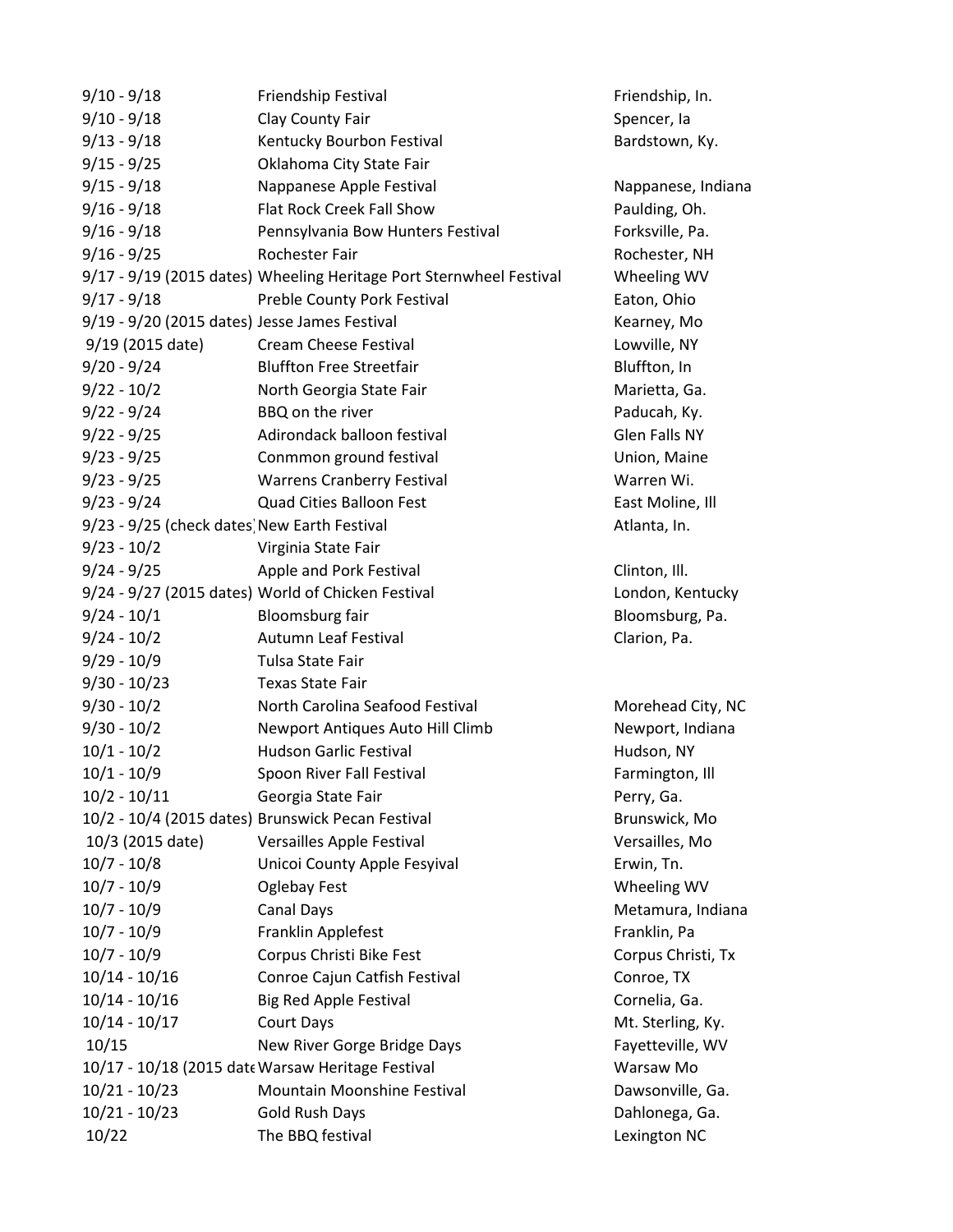**-Contestants are not limited to the events on this list**

 **-please send any show suggestions to greatamericantshirtchallenge@gmail.com -existing retailers may be setting up at some of the above mentioned shows**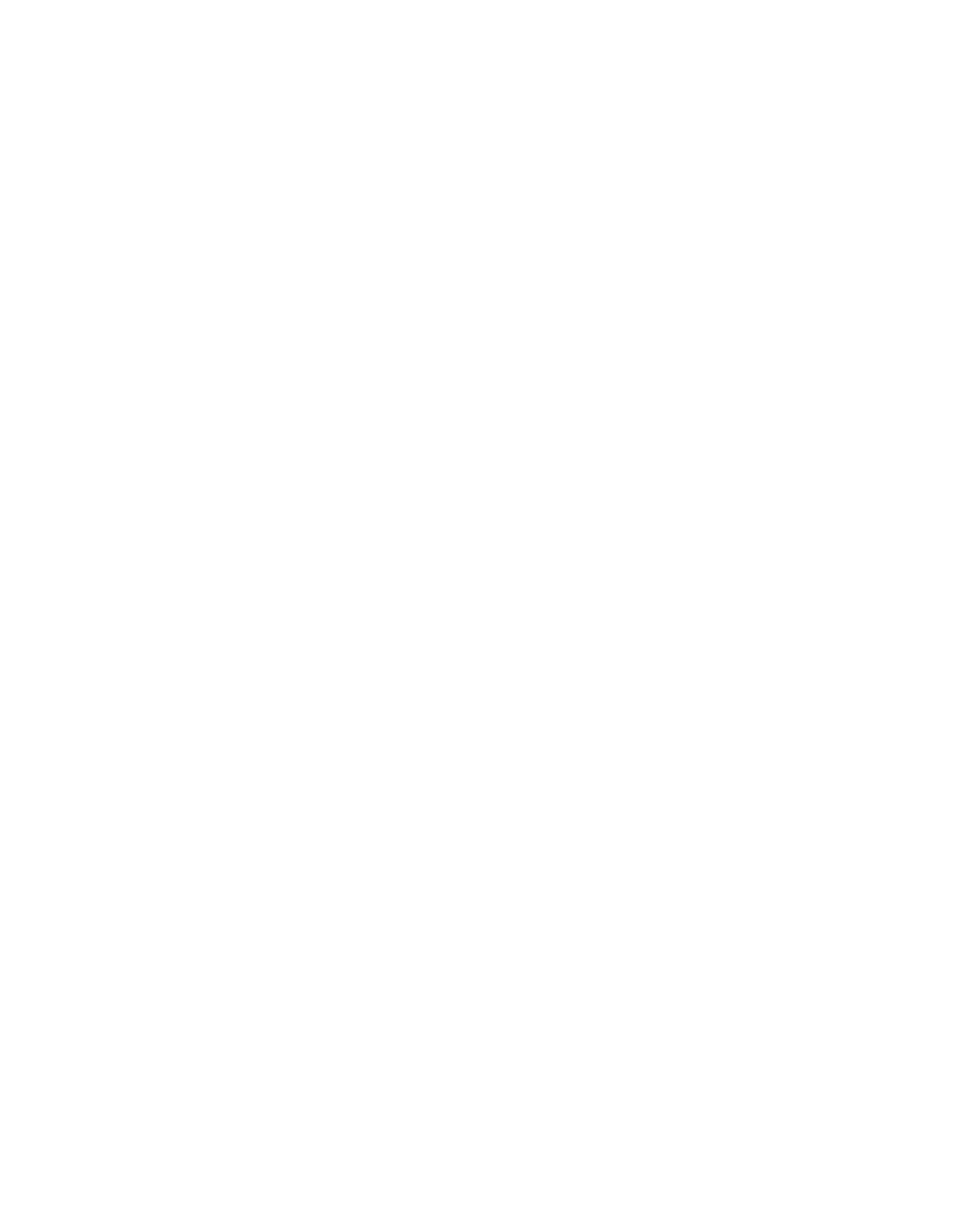\$250 for a 10 X 10 This http://erieribfest.wufoo.com/forn

100,000 \$250 - \$400 for a 10 by 10 27,000

150,000 attendees, must apply before 4/1

inexpensive to set up at 10,000 attendees, met the festival \$125 for a covered 12 by 12 30,000 attendees

70,000 attendees Early bird discount of \$150 must b

mail by 5/30

attendance customer referral 20,000 people

50,000 attendees

12,000

300,000

App must be received by 5/9

20,000 attendees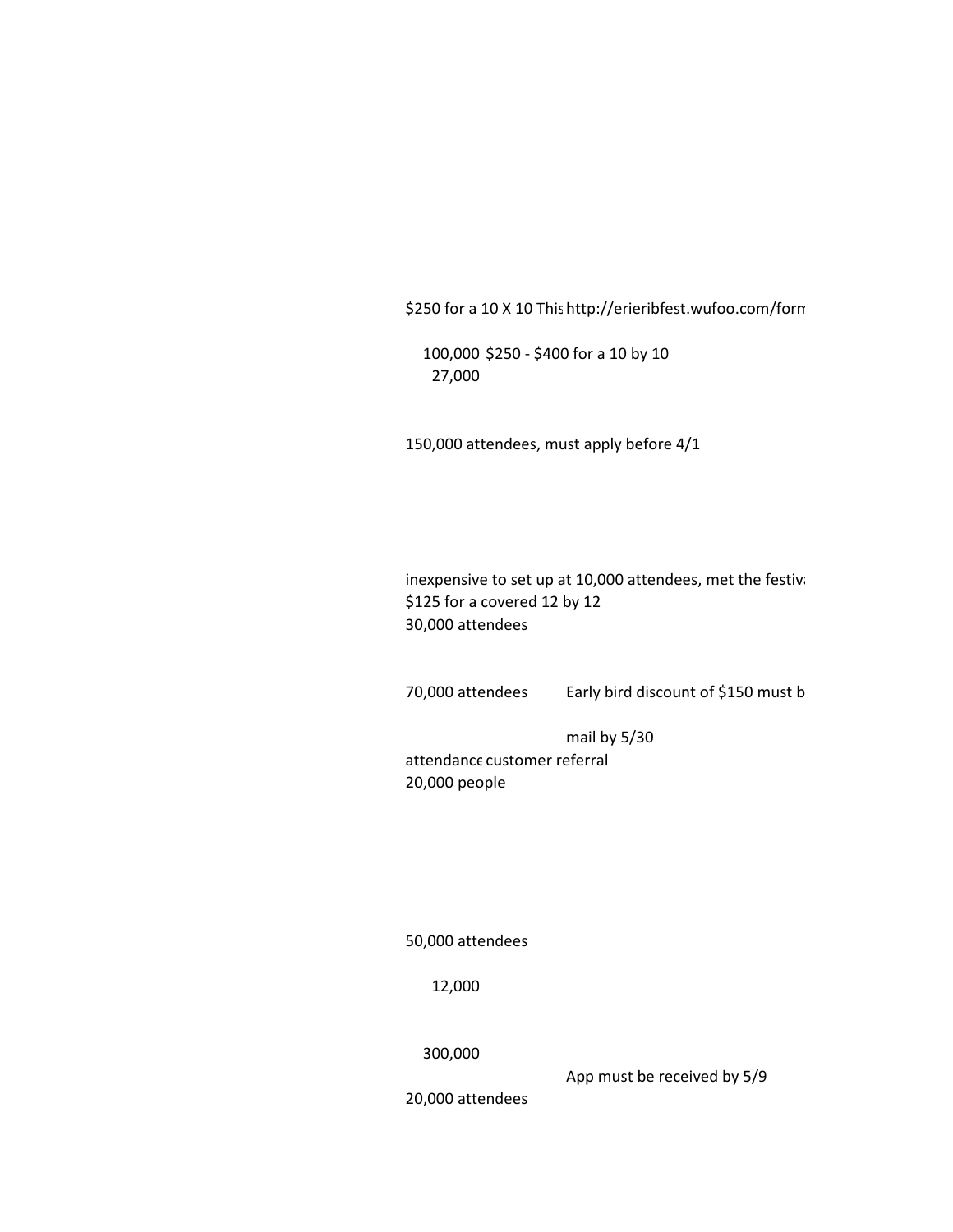105,000 attendees Guerra county fairgrounds customer referral

60,000 attendees

25,000 attendees

225,000 attendees

100,000, if you do this, tie it in with the ND state fair, whi 25,000 attendees? \$200 for indoor commercial, \$225 for

Biker Rally

as many as 40,000 people, 12 by 1 \$500 by 5/30-Came highly recomn lots of customers have suggested this fair

\$100 for a 10 by 10-highly recommended, but I can't rem-

Scott

1100 for 10 by 10 in  $co$ \$150 for a 10 by 10, Earclimbers does this one http://cdn.row27.com,

20,000 attendees 131,000 indoor space \$350, inquire for outdoor space

Holly 150,000 attendees highly recommended by Carlos, Ga. Call chamber at 219-6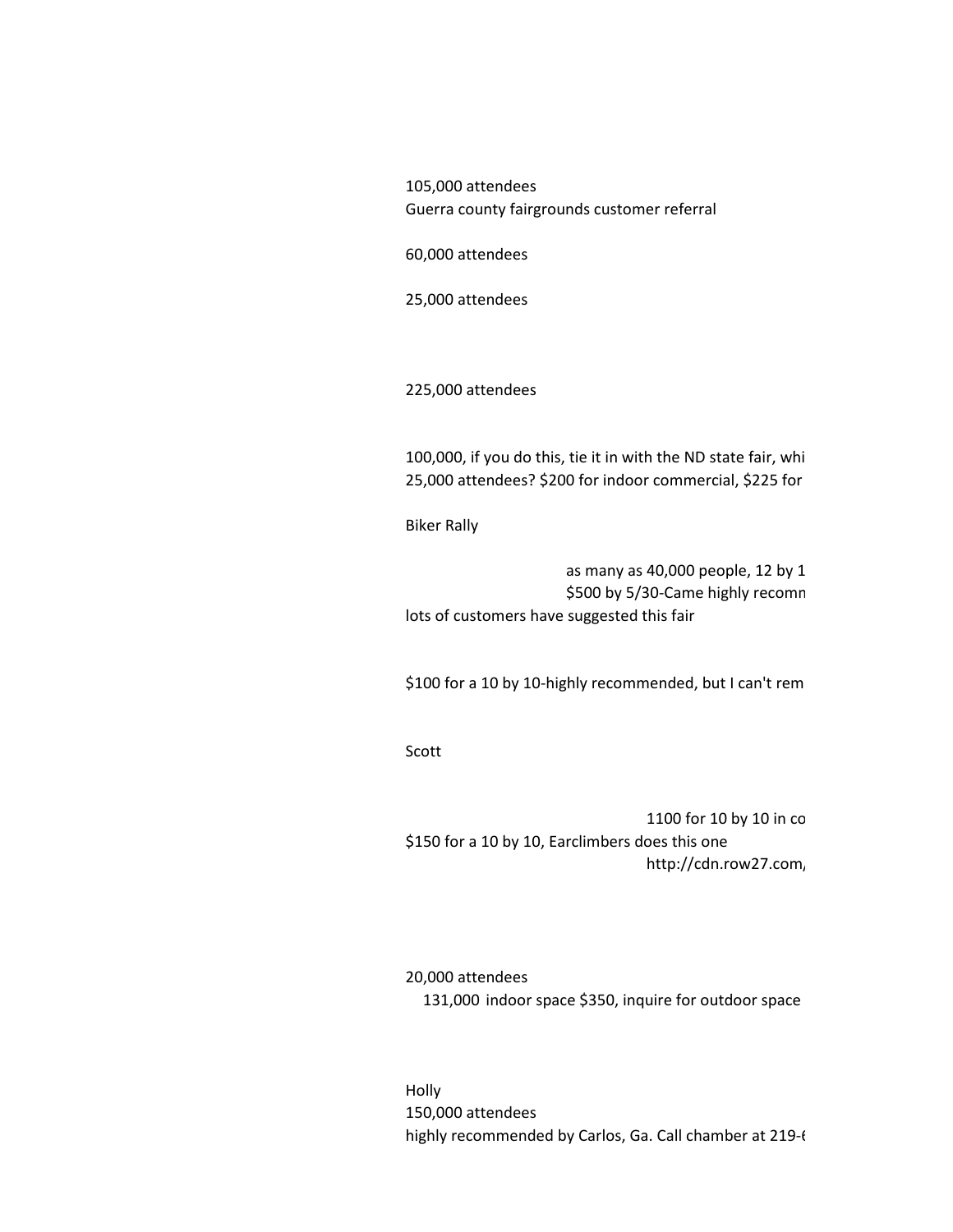350,000 attendees 7,000 seems to be getting bigger each year 110,000 attendees

## 100,000 attendees Contact Ken Metrick at (724) 282-8038

Victoria They'll be mailing contracts in April, payment due by end of  $\mathsf{Top}^{\mathsf{u}}$ Mick Mailing contract out to

looks like this has been cancelled

sumter sc ii

Duane 300,000+ 185,000 160,000 attendees

> 1609 foster street muscatine 38 to highway 22 whicl logan street

the Roadho They need a signed copy of the contract and the

I filled out an online application for an outdoor space on  $\iota$ 

A must do \$1,000 (\$450 for a crafter) for a 10 by 10, looks pretty big this is a huge one day event the Roadhouse

Recommended by a customer at the Potato festival-looks

100,000 people

300,000+ attendees 80,000 - 120,000 attendees - looks worthwhile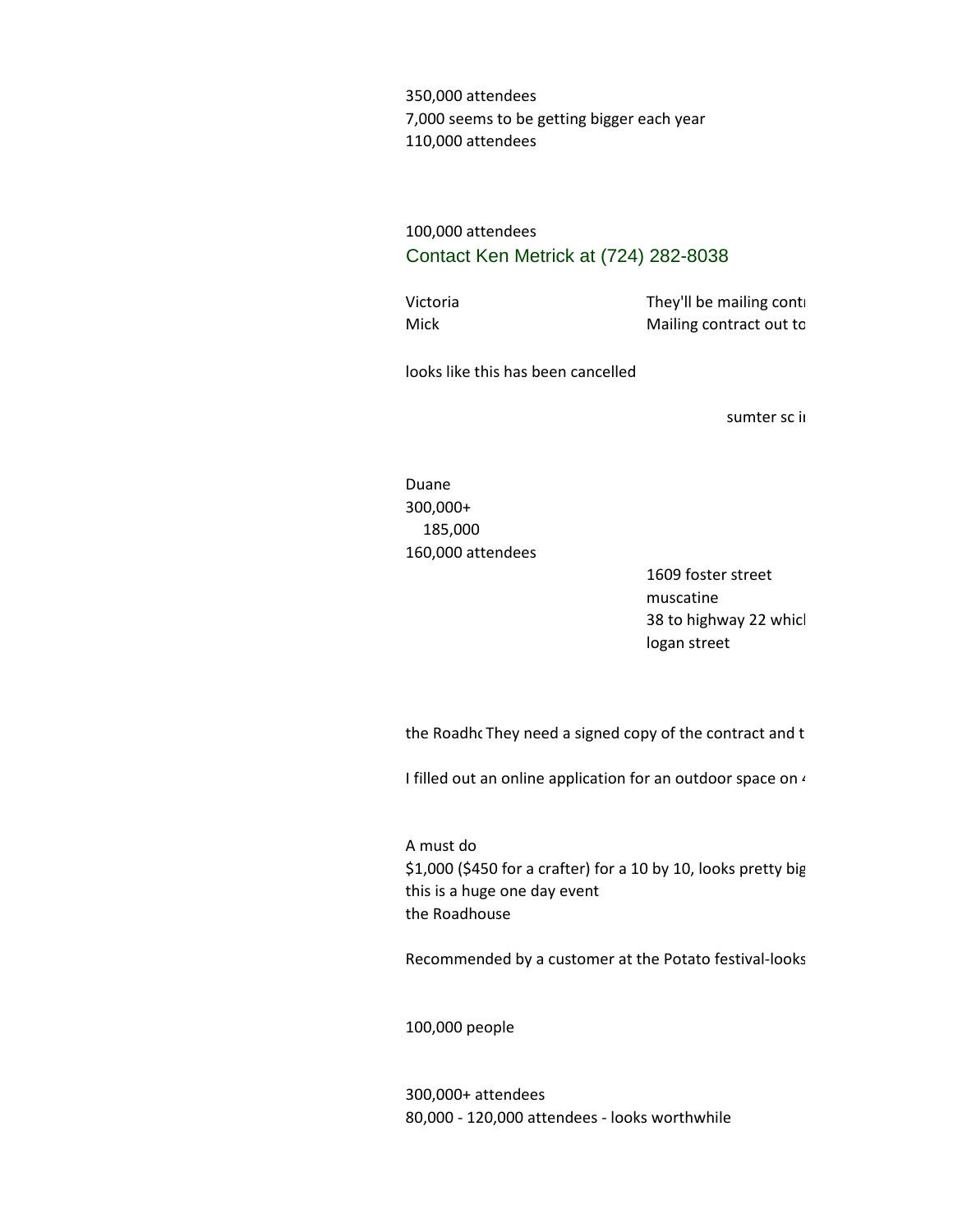Customer referral highly recommended by a customer

Highly recommended by a customer

Holly Mick 100,000 looks hard to get into

500,000 attendees the Roadhouse

\$540 for a 10 by 10 looks like a pretty good ratio of vendors Flea Marke

130 miles of scenic highway, Vendors set up along the wa Check the dates

110,000 attendees 63,000 attendees Show up a few days early and rent from property owners

 $30,000$  people \$250 for a 10 by 10 arts and craft I highly recommended by a customer

100,000

13,000 est. highly recommended by a customer highly recommended by a customer highly recommended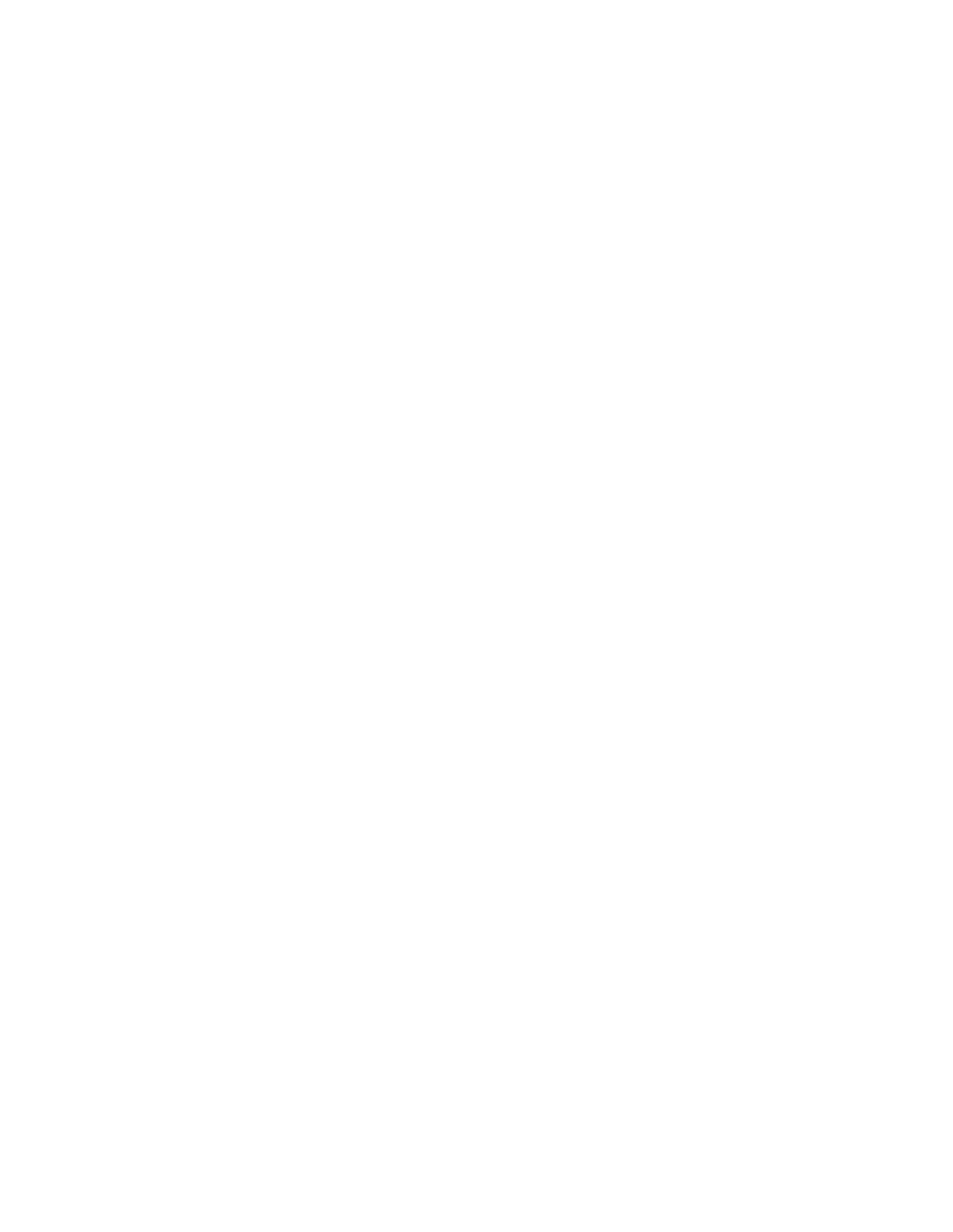http://eriorierion-to-participate/

al organizer at Webster, this event fills up fast, call on 2/26/2016

e sent in by 4/24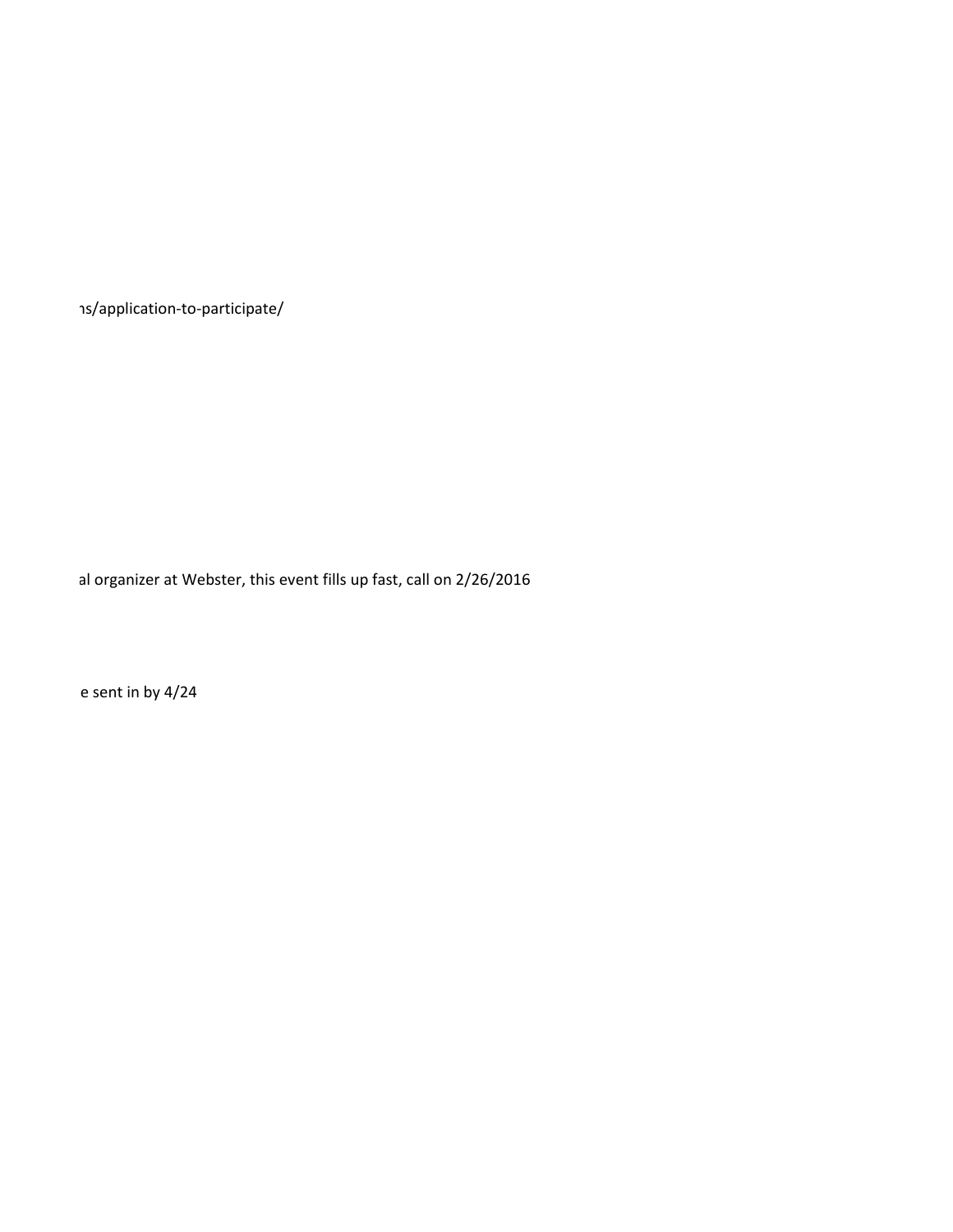ch is a week later 30 frontage feet-customer referral

2-\$200 24 by 12 \$250 nended

ember who recommended it

Immercial tent-\$75 per frontage foot outside, minimum 25 feet

/clients/cfdrodeo/cfd2014/wordpress/wp-content/uploads/2014/04/09195510/Exhibit-application.pdf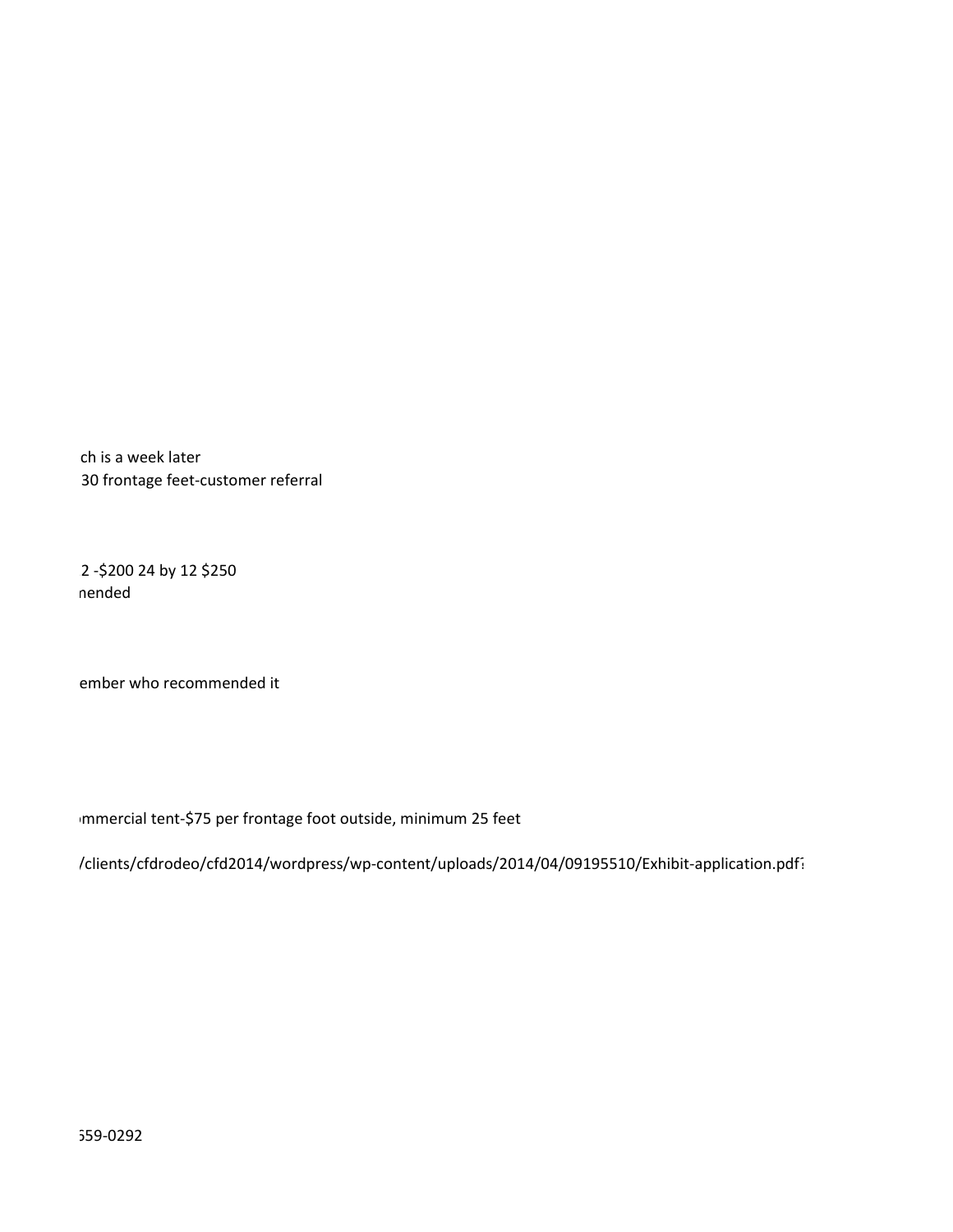racts in April, payment due by end of June wards beginning of February, deposit due in March, balance sometime in April

rish festival

h is cedar steet take that left into town

he workmans comp exempt form emailed in, and the balance \$950 by 6/28

1/6, follow up to let them know that we'll go inside if necessary 440.834.1846

; like a mid sized festival, \$100 for a 10 by 10, Fri night, short day Saturday

att 70,000

 $\frac{1}{2}$ ,000 for a 10 by 10 by 10 by 10 by 10 by 10 by 10, looks pretty big 10 by 10, looks pretty big 10, looks pretty big 10 by 10, looks pretty big 10 by 10, looks pretty big 10 by 10 by 10, looks pretty big 10 by 10,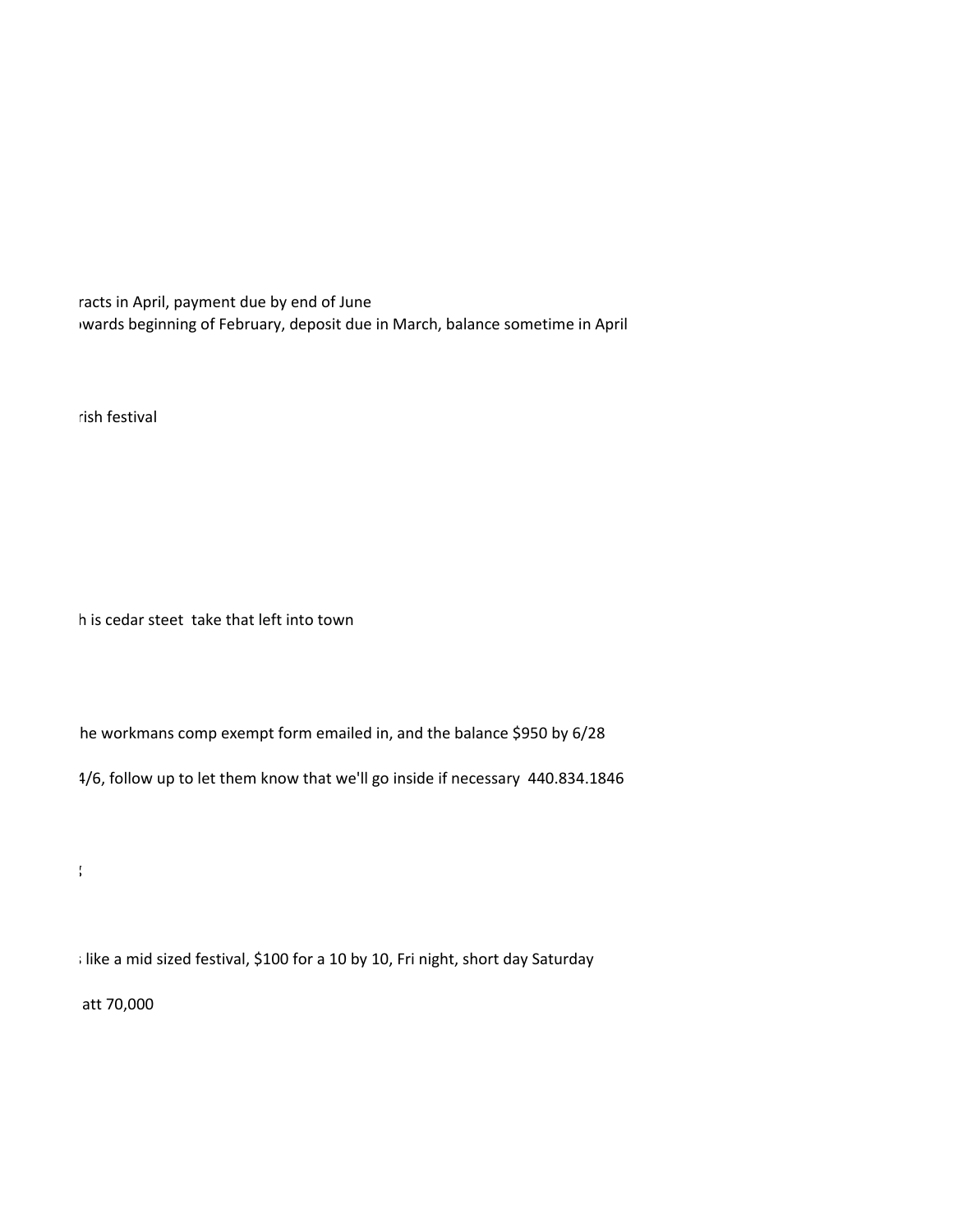att 75,000

att. 47,000 att. 100,000

att. 60,000

att. 250,000

att. 150,000 att 100,000

1y (Sat and Sunday each weekend only)

att 180,000

booth, \$400 for commercial, lady on the phone said I was arts and crafts